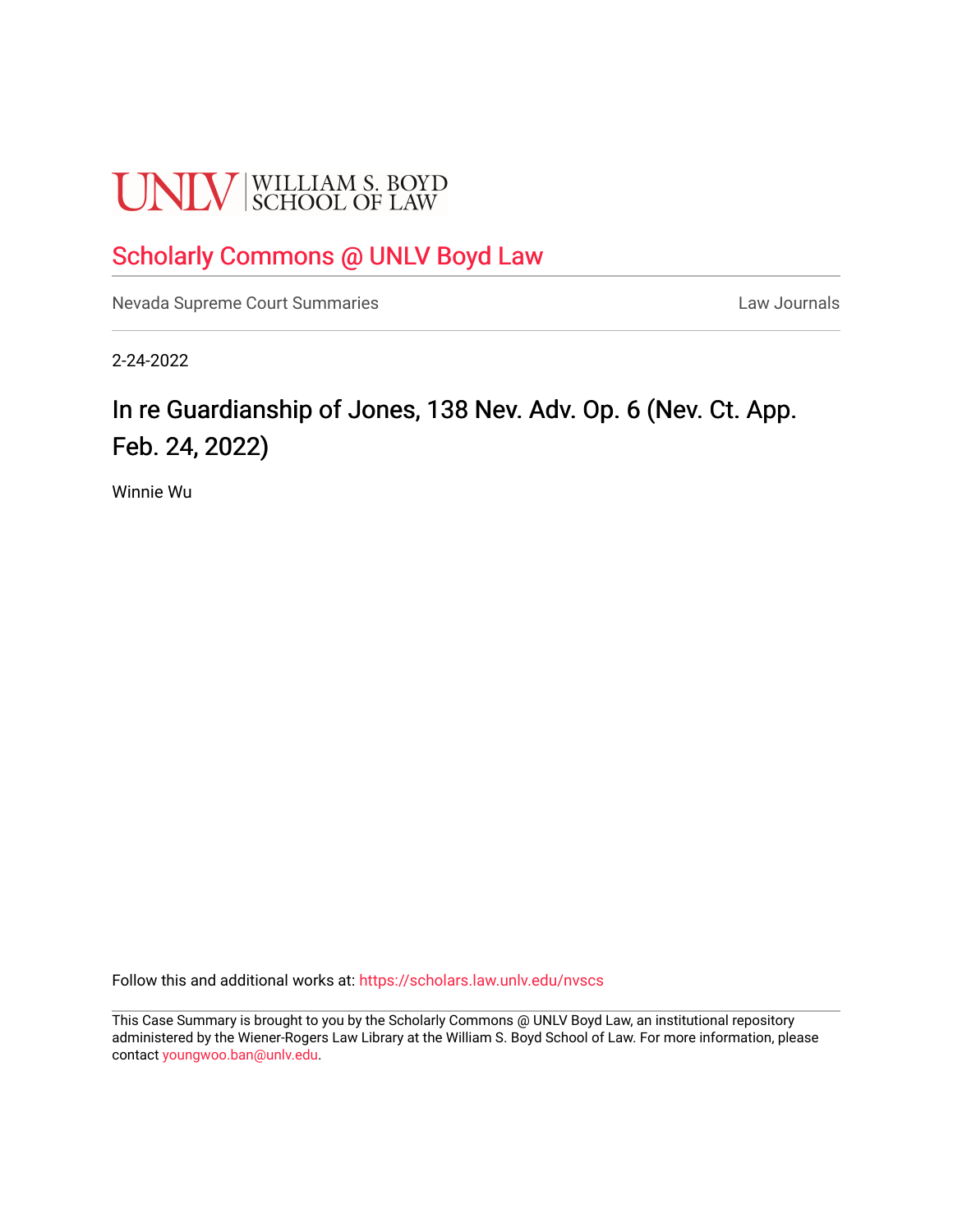## *In re Guardianship of Jones*, 138 Nev. Adv. Op. 6 (Nev. Ct. App. Feb. 24, 2022) 1

# GUARDIANSHIP LAW: APPROPRIATENESS OF ATTORNEY FEES PAID FROM THE PROTECTED PERSON'S ESTATE UNDER NRS. 159.344

## **Summary**

This case is about whether the district court properly granted attorney fees to guardians from the estate of the protected person under NRS 159.344.<sup>2</sup> Donna and Robyn, daughters of the appellant and protected person, Jones, acted as her temporary guardians for a period in 2019 before their sister Kimberly was appointed general guardian. The dispute involves the attorney fees accumulated during Donna and Robyn's guardianship period.

Jones first argued that the award itself was improper due to the presumption against such fees payable from the protected person's estate. The Court rejected this argument, holding that the district court did not abuse its discretion by awarding attorney fees because it properly considered the relevant NRS 159.344<sup>3</sup> factors, and determined that the fees were just, reasonable, and necessary. Jones next argued that the *amount* awarded was excessive due to the guardianship's short duration. The Court again rejected Jones's argument, holding that the district court acted reasonably, given the complexity of the work involved, as *complexity* was the proper factor, not duration. The Court of Appeals affirmed.

#### **Background**

Kimberly was appointed power of attorney by Jones years before Jones began experiencing dementia. After the onset of dementia, Jones required full-time care, and her husband Yeoman acted as caretaker for a time. However, after the onset of his own health issues, Yeoman relocated to Arizona, and Kimberly moved in with Jones to become her new caretaker. Tensions soon arose between Yeoman's side of the family and Kimberly. Yeoman relocated Jones to Arizona against Kimberly's wishes, Yeoman's daughter Candice began eviction proceedings against Kimberly and Jones (who were living in a property Jones quitclaimed to Candice for below market value after the onset of Jones's dementia symptoms), Yeoman directed money to be withdrawn from Jones's account, and even Jones's dogs were taken away from Jones. Despite her status as power of attorney, Kimberly was unable to prevent or stop these conflicts.

Due to these ongoing disputes, Donna and Robyn sought help from counsel, and after extensive investigation and negotiation, filed two guardianship petitions. They were granted temporary guardianship. Kimberly filed a competing petition for general guardianship, and her petition was granted after the district court determined she had not misused Jones's funds. Donna and Robyn were thereafter discharged, and they petitioned for attorney fees, to be covered by Jones's estate. The district court granted attorney fees, and Jones now appeals.

<sup>&</sup>lt;sup>1</sup> By Winnie Wu.

<sup>2</sup> NEV. REV.STAT § 159.344 (2021).

<sup>3</sup> *Id.*